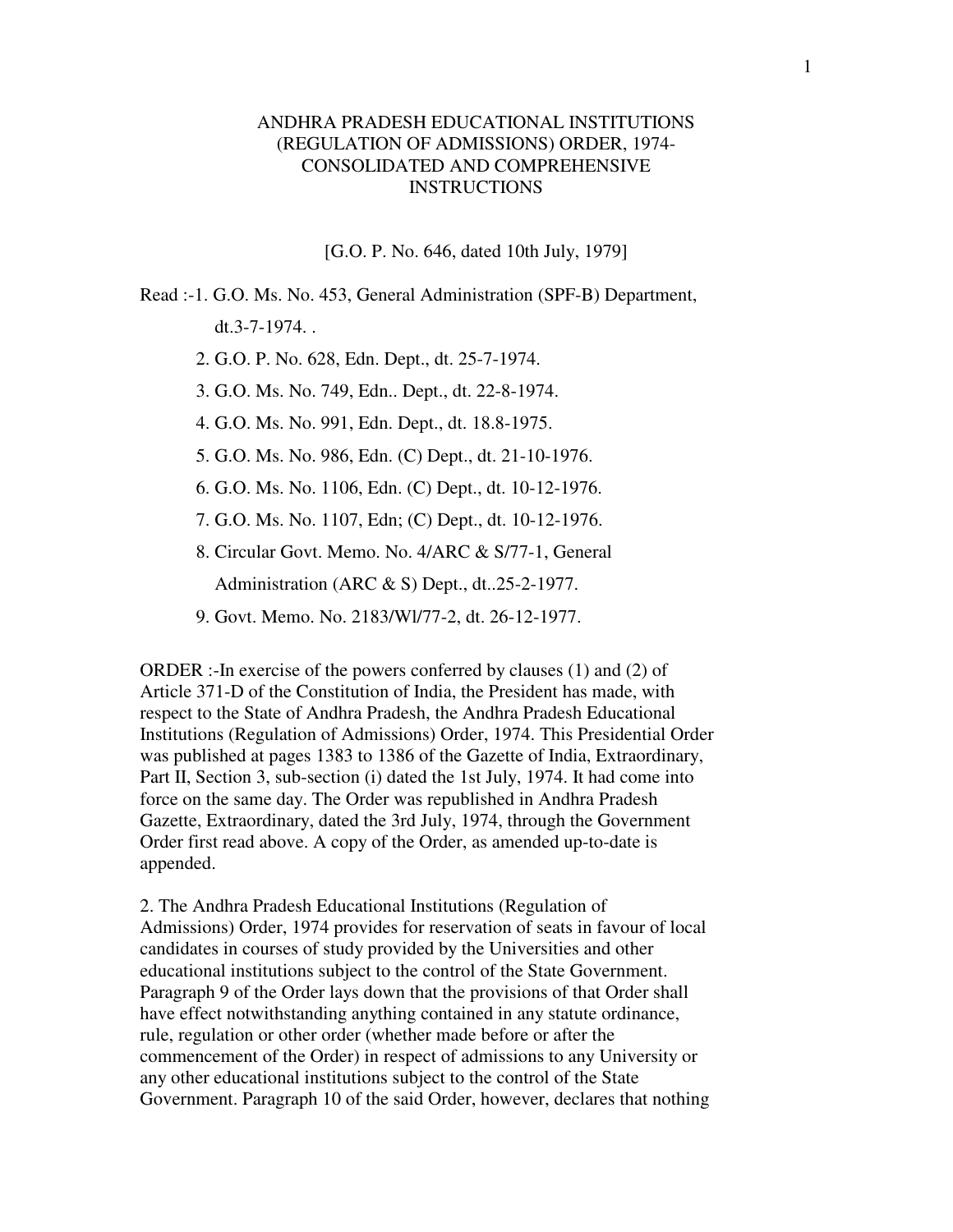in the Order shall affect the operation of any provisions made by the State Government or other competent authority (whether before or after the commencement of the Order) in respect of reservations in the matter of admission to any University or other education Institution in favour or women, socially and educationally backward classes of citizens, the Scheduled Castes and the Scheduled Tribes in so far as such provisions are not inconsistent with the Order.

3. After the coming into force of the above Presidential Order, with effect from 1-7-1974, admissions to the educational institutions in the entire State are to be made in the light of the provisions of the said Order. According to Paragraph 4 of the Order a candidate for admission to any course of study shall be regarded as a local candidate in relation to a local area,-

- (a) If he has studied in an educational institution or educational institutions in such local area for a period of not less than four consecutive academic years ending with the academic year in which he appeared or, as the case may be, first appeared in the relevant qualifying examination; or
	- (b) where during the whole or any part of the four consecutive academic years ending with the academic year in which he appeared or, as the case may be, first appeared for the relevant qualifying examination, he has not studied in any educational institution, if he has resided in that local area for a period of not less than four years immediately preceding the date of commencement of the relevant qualifying examination in which he appeared, or, as the case may be, first appeared.

4. It must be noted that para 4 (a) as extracted above covers the cases of those candidates who studied in an educational institution or educational institutions for a period of not less than four consecutive academic years ending with the academic year in which he appeared or, as the case may be, first appeared in the relevant qualifying examination, while para 4 (b) applies to the case of other candidates. For purposes of para 4 (a) educational institution has been defined as a University or any educational institution recognised by the State Govcrnment, a University or other competent authority. The eligibility of a candidate who has studied during any part of the four years period in an unrecognised institution will have to be dealt with under para 4 (b). While considering the eligibility of a candidate to be regarded as a local candidate, under paragraph 4 (a) of the Order by virtue of four consecutive years of study in a local area, it should be noted that in reckoning the consecutive academic years of study, any interruption in the period of his study, by reason of his fai1ure to pass any examination shall be disregarded. For instance, a candidate who has studied in the IXth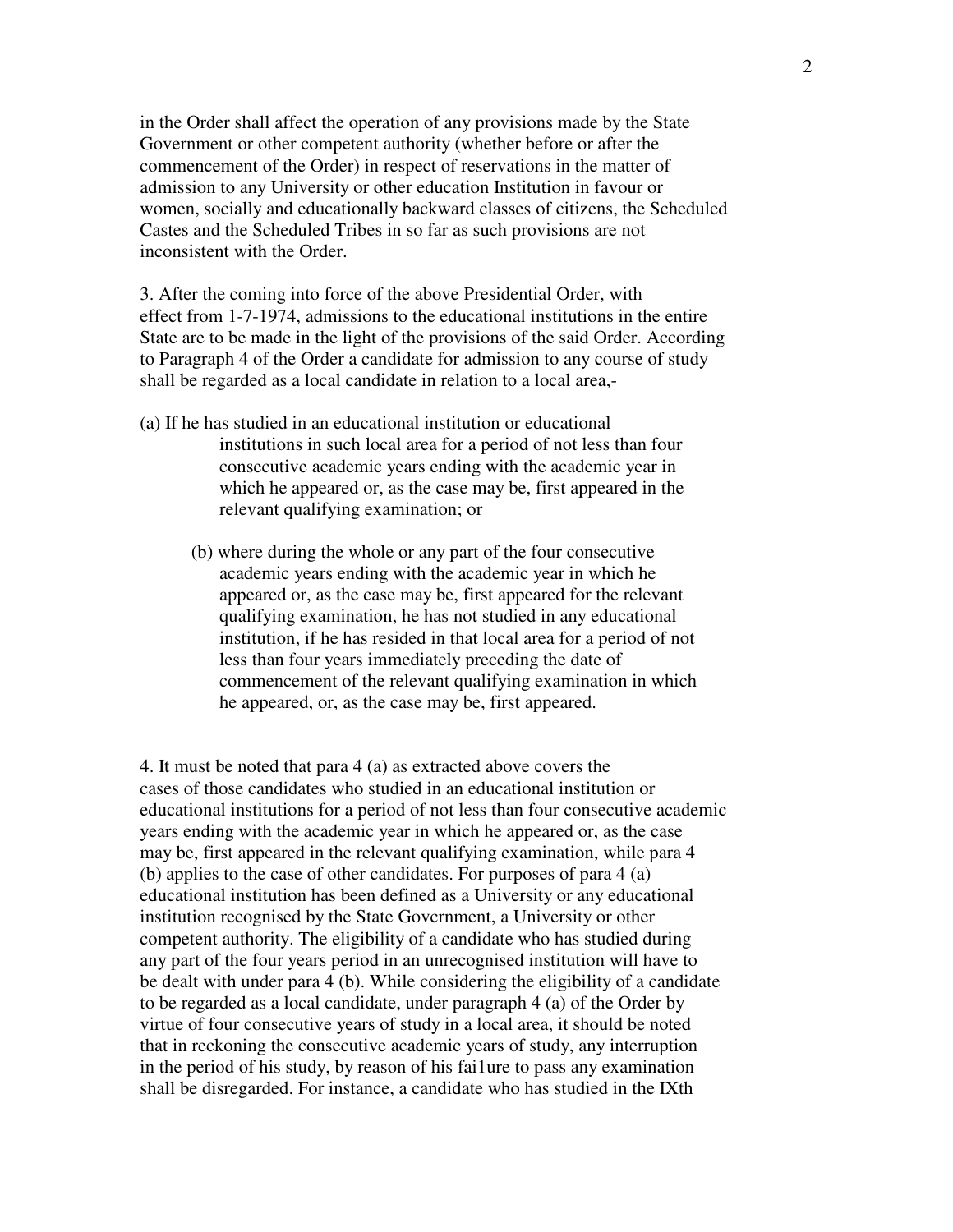and Xth Classes and the Junior and Senior Intermediate Classes in institutions of the sale local area with a break of one year after the Xth Class on account of failure to pass the Xth Class examination at the first attempt, shall be regarded as a local candidate in relation to that local area for admission to a degree course in any institution in that area.

5. The above definition of the local candidate (as it stood until it was amended with effect from 25-11-1976) had given rise to certain situations wherein some of the candidates belonging to the State of Andhra Pradesh. who have studied or resided throughout within the State come to be regarded as non-local candidates in all the local areas within the State. In order to avoid such a situation, the Government of India have since issued the Andhra Pradesh Educational Institutions (Regulation of Admissions) Second Amendment Order, 1976 amplifying the said definition in paragraph 4 of the **Order** 

6. The Andhra Pradesh Educational Institutions (Regulation of Admissions) Second Amendment Order, 1976 inserts a new sub-paragraph in the said 1974 Order-viz., sub-paragraph (2) to Paragraph 4 thereby making provision for considering the claims of persons, who under the old definition would have become non-local in relation to all local areas in the State. According to sub-para (2) (a) of para 4, after amendment, if such a candidate has studied in educational institutions in the State for a period of not less than seven consecutive academic years ending with the academic year in which he appeared on, as the case may be, first appeared for the relevant qualifying examination, he shall be regarded as a local candidate in relation to that local area where he had studied for the longest period out of the said period of seven years. In the event of the periods of study in two or more local areas being equal he shall be regarded as a local candidate in relation to that local area where he studied during the last of the said equal periods. Clause (b) to sub-para (2) applies to a candidate who, during the whole or any part of the seven consecutive academic years ending with the academic year in which he appeared or as the case may be, first appeared for the relevant qualifying examination has not studied in educational institutions in any local area, but has resided in the State during the whole of the said seven years, the candidate shall be regarded as a local candidate in relation to that local area where he has resided for the longest period out of the said seven year period. This residence test will be applies to candidates in whose cases there is a gap in study, occasioned otherwise than by reason of failure to pass in an examination, in the prescribed full term of seven years immediately preceding the relevant qualifying examination. It has also been provided that where the periods of residence in two or more local areas are equal, such a candidate shall be regarded as a local candidate in relation to the local area where he resided last in such equal periods. The application of the liberalised definitions made through the Second Amendment Order are illustrated by the examples given in the Annexure-I.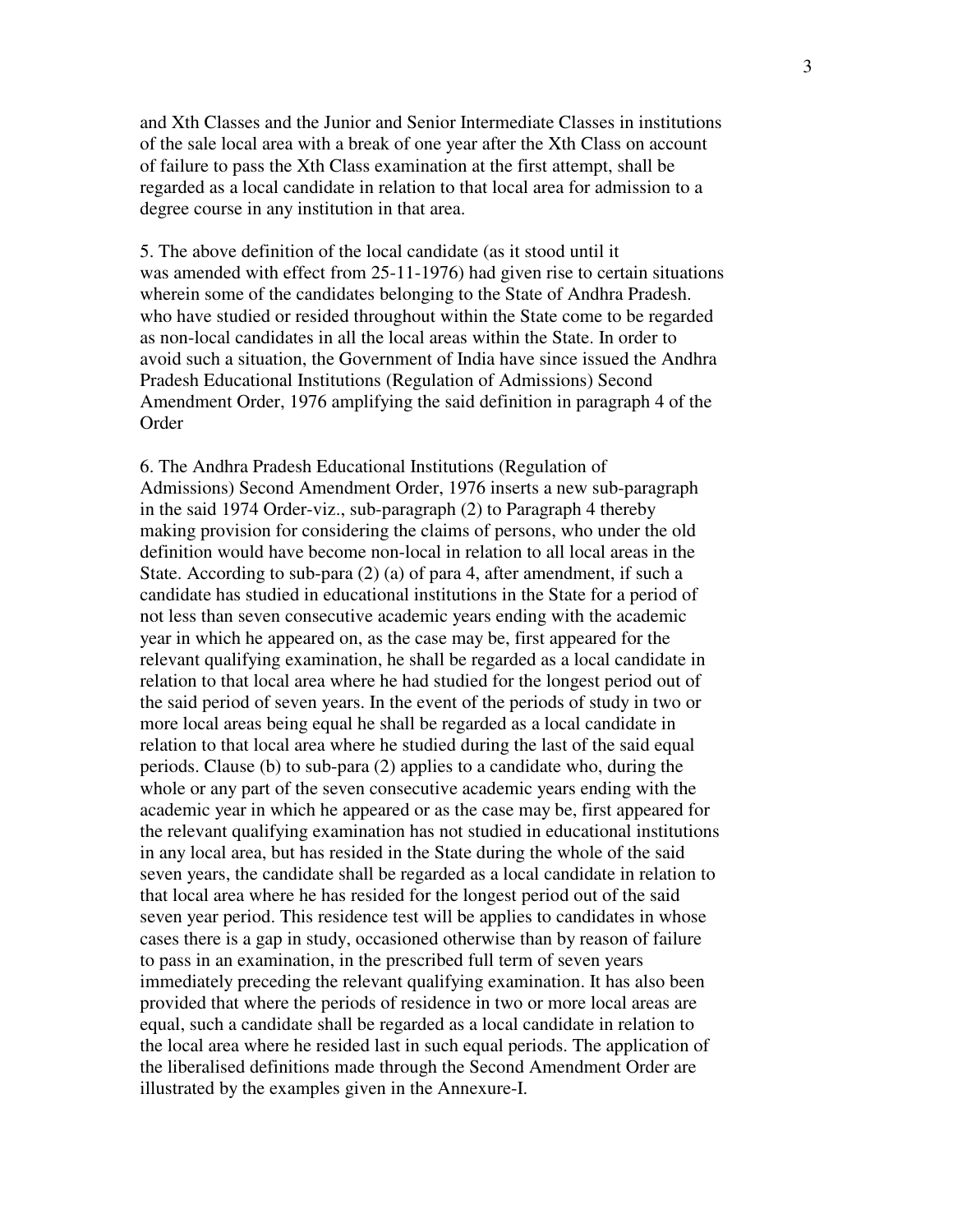7. Through the same Second Amendment Order, 1976 referred to above, Paragraph 3 of the Presidential Order has been suitably amended to clarify that the local area relatable to the Andhra University shall also be the local area in respect of the Nagarjuna University and that the local area relatable to the Osmania University will also be the local area relatable to the Kakatiya University which have been established with headquarters at Kazanambur, Guntur and Warangal respectively under the relevant University Acts, 1976.

8. "Relevant qualifying examination" has been explained in the Presidential Order as the examination a pass in which is the minimum educational qualification for admission to the course of study for which admission is sought. For example in case of admission to the MBBS, B.Sc. Course, the minimum educational qualification required at present is a pass in the Intermediate examination. While a candidate who possesses B.Sc. Degree will also be eligible for admission, in order to determine whether the candidate is a "local candidate" or not, the period of study or residence, as the case may be, immediately before the first appeared for the Intermediate examination alone should be taken into consideration. Further, in the case of a candidate who did not pass the minimum qualifying examination in the first attempt and therefore appeared for it more than once, the period of study or residence has to be computed with reference to his first appearance at such examination. Candidates who do not satisfy the conditions laid down in Paragraph 4 in relation to any local area shall not be regarded as local candidates of the local area"

9. Having regard to the above, the Government have directed that for the purpose of admission into educational institutions, those who claim to be local candidates with reference to para  $4(1)(a)$  or para  $4(2)(a)$  of the Andhra Pradesh Educational Institutions (Regulation of Admissions) Order, 1974 should produce evidence in the form of study certificates issued by the heads of the educational institutions concerned indicating the details of the year or years in which the candidate has studied in an educational institution or institutions in such local area for a period of not less than four or seven consecutive academic years ending with academic year in which he appeared or, as the case may be, first appeared in the relevant qualifying examination Those who do not qualify as local candidates under para  $4(1)(a)$  or  $4(2)(a)$ but claim to qualify by virtue of residence under para 4 (1) (b) or para 4 (2) (b) of the said Order should produce a certificate issued by an Officer of the Revenue Department not below the rank of Tahsildar in the form annexed vide Annexure-II.

10. The Government have carefully considered the manner of implementation of reservation in favour of local candidates provided in the Presidential Order taking into account the provisions made in respect of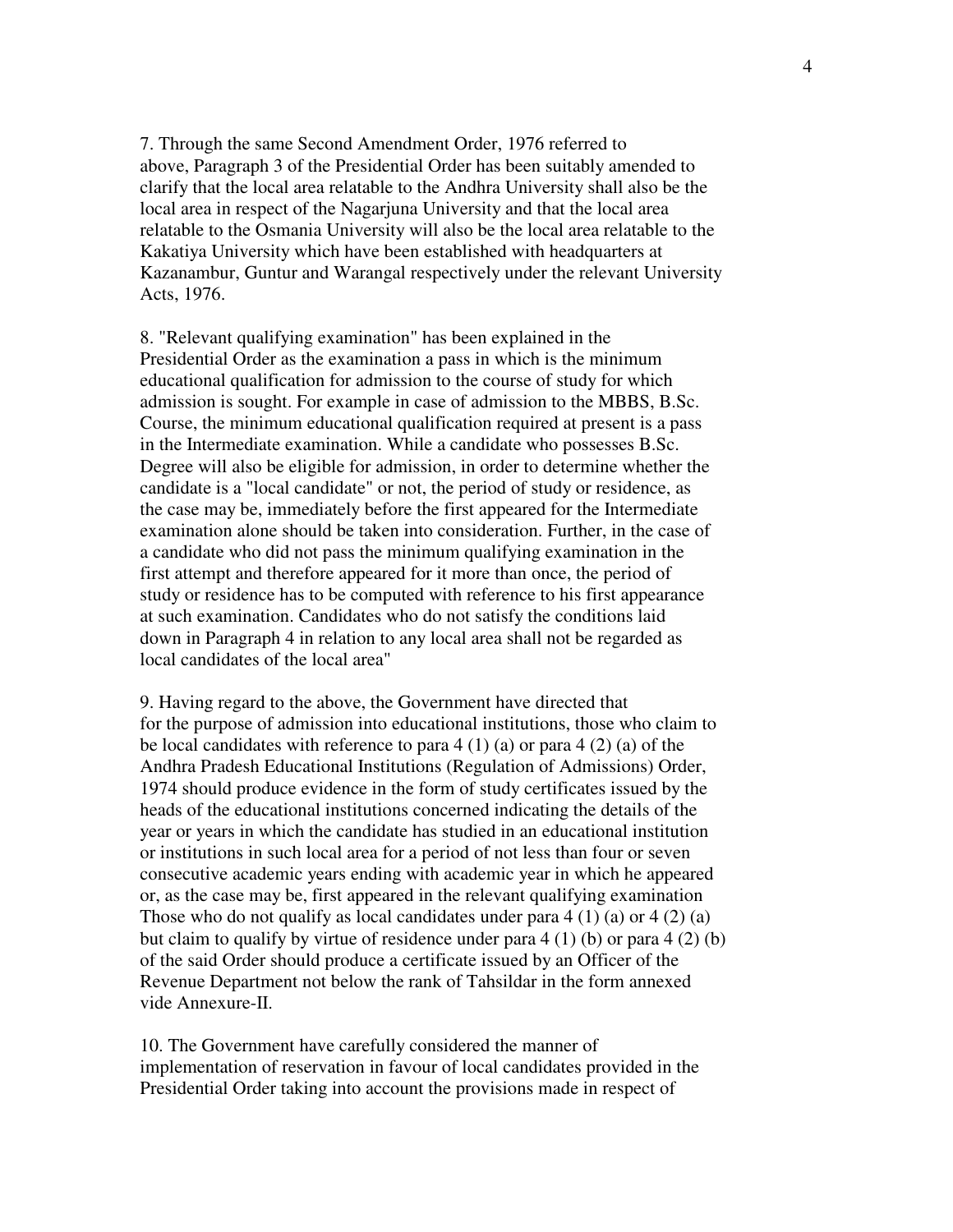reservation in favour of Scheduled Castes, Scheduled Tribes, Backward Classes, Women etc., in the State and have directed that the procedure set out in the two annexures should be followed in the implementation of the reservations in favour of local candidates provided under the Order. Annexure-III to this Government Order will regulate admission to non-Statewide Universities non-State-wide Educational Institutions subject to the control of the State Government, while Annexure-IV will regulate admissions to State-wide Universities and State-wide Educational Institutions. The registrars of Universities in the State, the Director of Public Instruction, Director of Technical Education, Director of Medical and Health Services, Director of Indian Medicine and the Director of Employment and Training were requested to issue suitable instructions to all the educational institutions under their control to follow the procedure laid down in Annexures-III and IV in the matter of admission of local candidates in pursuance of the Andhra Pradesh Educational Institutions (Regulation of admissions) Order, 1974.

11. As clarifications were being sought on the question as to who should be considered eligible to apply as candidates belonging to the State of Andhra Pradesh for the purpose of admission to courses of studies offered by educational institutions, subject to the control of the State Government against the 15% of the available seats kept unreserved in terms of the Andhra Pradesh Educational Institutions (Regulation of Admissions) Order, 1974 the Government after careful consideration have directed that the following categories of candidates may be treated as eligible to apply for admissions to educational institutions in the State, subject to the control of the State Government, as candidates belonging to the State of Andhra Pradesh against the 15% of the available seats left unreserved in terms of the Presidential Order:

- (i) All local candidates defined in the Presidential Order;
- (ii) Candidates who have resided in the State for a total period of ten years excluding periods of study outside the State; or either of whose parents have resided in the State for a total period of ten years excluding periods of employment outside the State;
- (iii) Candidates who are children of parents who are in the employment of this State or Central Government, Public Sector corporations, Local Bodies, Universities and other similar quasi- Public Institutions within the State; and
- (iv) Candidates who are spouses of those in the employment of this State or Central Government, Public Sector Corporations, Local Bodies, Universities and educational institutions recognised by the Government a University or other competent authority and similar other quasi-Government institutions within the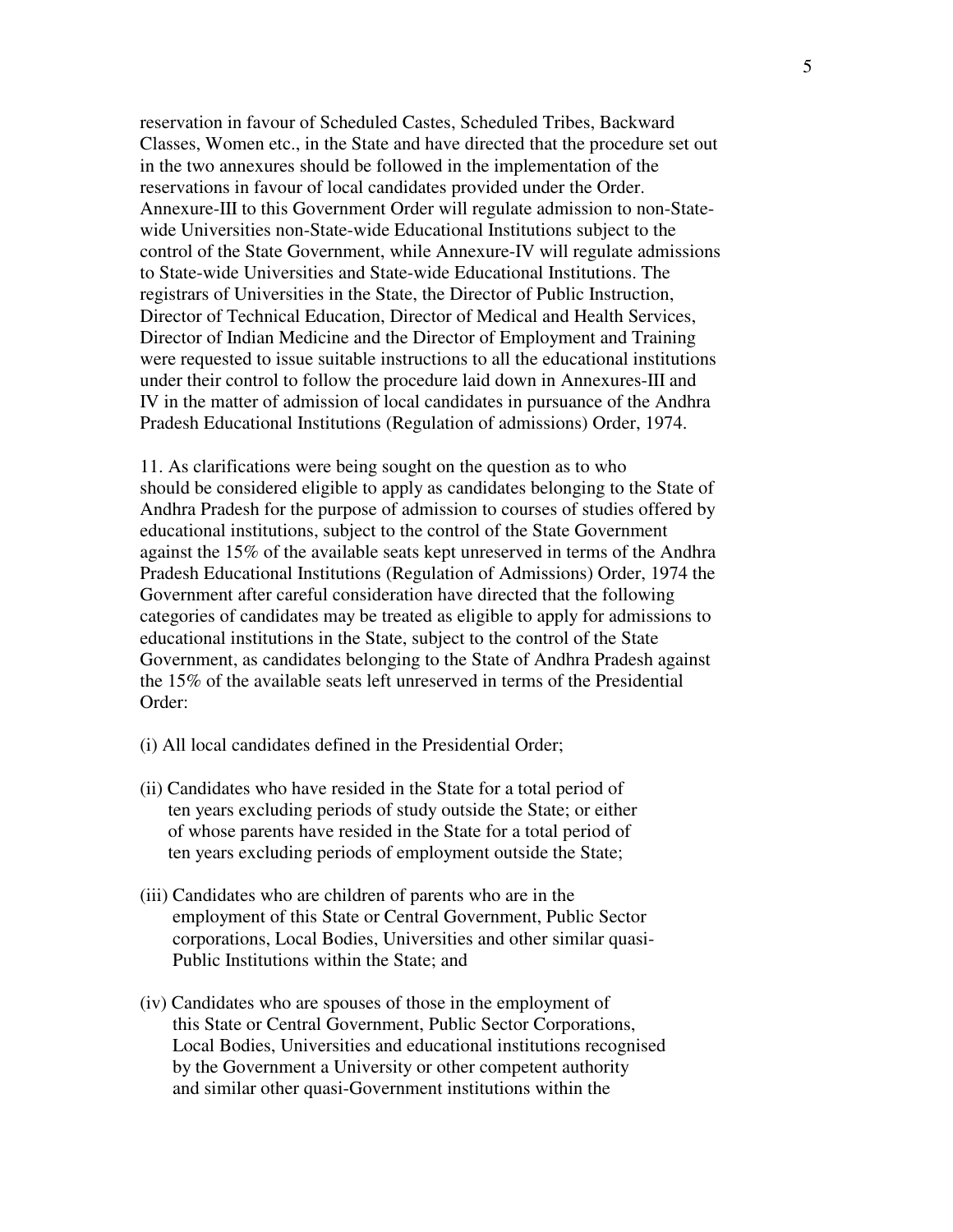State,

12. It has been decided that persons in the employment of this State or Central Government, Public Sector Corporations, Local Bodies, Universities and other similar Quasi-Public Institutions, within the State may be treated as eligible to apply for admission to the part-time course of study offered by the educational institutions in the State subject to the control of the State Government as candidates belonging to the State of Andhra Pradesh.

13. The Government consider that in the large majority of cases falling under the above categories, "nativity" may not be in doubt. The Heads of Educational Institutions or other admission authorities may call for appropriate certificates of study /residence or employment in cases of doubt.

14. In pursuance of the instructions in the Memo eighth cited that a consolidated, single, self contained order, in supersession of all previous instructions on the subject may be issued which should be a comprehensive, self contained and unequivocal order avoiding reference to the previous order, these orders are Issued in regard to the circulars on Andhra Pradesh Educational Institutions (Regulation of Admissions) Order, 1974.

#### ANNEXURE-I

Example 1 :-

. .

 'A' studied for 3 years in the Andhra University local area, for 2 years in the Osmania University local area, and again for 2 years in the Andhra University local area immediately preceding the qualifying examination. He does not qualify himself as a local candidate of any local area in the State under para 4 (1) of the Order. He will therefore be treated as a local candidate of the Andhra University local area since he has studied for the longest period of 5 years within a period of 7 years before the relevant qualifying examination in that local area-Vide Paragraph 4 (2) (a) (i).

#### Example 2 :-

 'B' studied for the first 3 years in Andhra University local area next 3 years in the Osmania University area and thereafter 1 year in the Sri Venkateswara University local area. He does not qualify himself as a local candidate of any local area in the State under para 4 (1) of the Order. He will therefore be treated as a local candidate of the Osmania University local area as in the last of the two equal periods within the relevant period of 7 years he Studied in that local area-Vide para 4 (2) (a) (ii).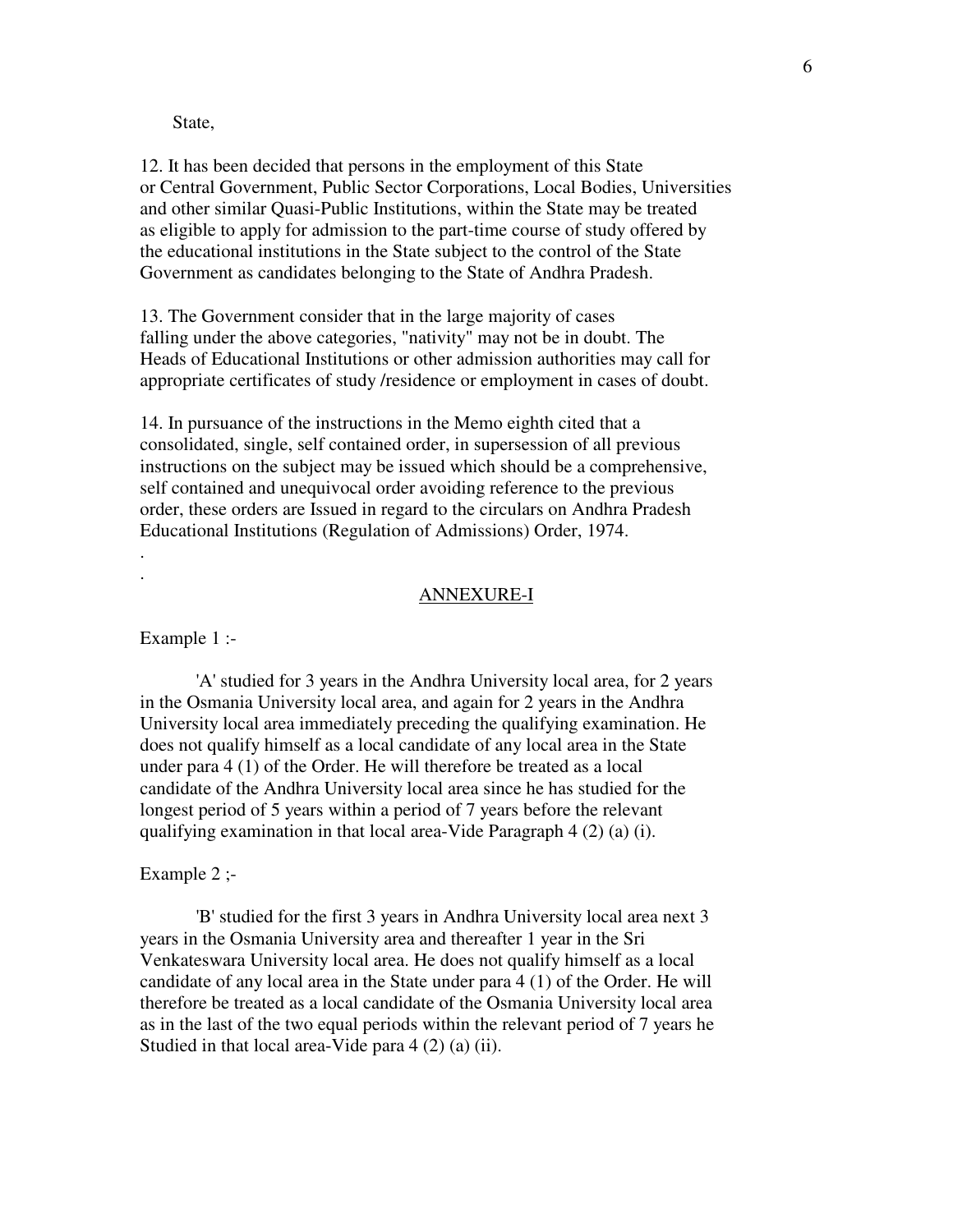## Example 3 ;-

 'C' studied for 1 year in Andhra University local area, then 2 years in Sri Venkateswara University local area, 2 years again in Andhra University local area and 1 year in the Sri Vekateswara University local area and finally 1 year in the Osmania University local area. He does not qualify as a local candidate of any local area in the State under sub-para (1) of para 4. He will therefore be regarded as a local candidate of the Sri Venkateswara University local area as during the last of the equal periods of (3 years each) after computation of the periods of studies within the relevant 7 years period he Studied in that local area-Vide para 4 (2) (a) (ii).

## Example 4 :-

 'D' did not study in any educational institutions for one year due to illness/poverty during the 7 consecutive academic years ending with the academic year in which he appeared or, as the case may be, first appeared for the relevant qualifying examination, but resided in the State during the whole of the 7 years period. He resided and studied in Andhra University local area for 3 years, later on he shifted to the Sri Venkateswara University local area where he studied and resided for one year; he thereafter shifted back to the Andhra University local area again and studied and resided there for 2 years with a gap of one year during which also he resided in the Andhra University area. 'D' does not therefore qualify himself as a local candidate of any local area in the State under para 4 (1) of the Order. He will be regarded as the local candidate of the Andhra University local area as he has resided for the longest period of 6 years within the period of 7 years immediately preceding the relevant qualifying examination-Vide para 4 (2) (b) (i).

#### Example 5 :-

 'E' did not study in any educational institution for one year on account of illness/poverty during the relevant 7 years period preceding the relevant qualifying examination but resided in the State during the whole of the said period. He studied and resided for 2 years in the Andhra University local area, he did not study for 1 year thereafter, but resided in the Andhra University local area, then studied and resided for 3 years in the Osmania ' University local area and lastly one year in the Sri Venkateswara University local area. He does not therefore qualify himself as a local candidate of any local area in the State under para 4 (1) of the Order. He will be regarded as the local candidate of the Osmania University local area as during the last of the 2 equal periods (of 3 years each) of his residence within the period of 7 years he was in that local area-vide para 4 (2) (b) (ii).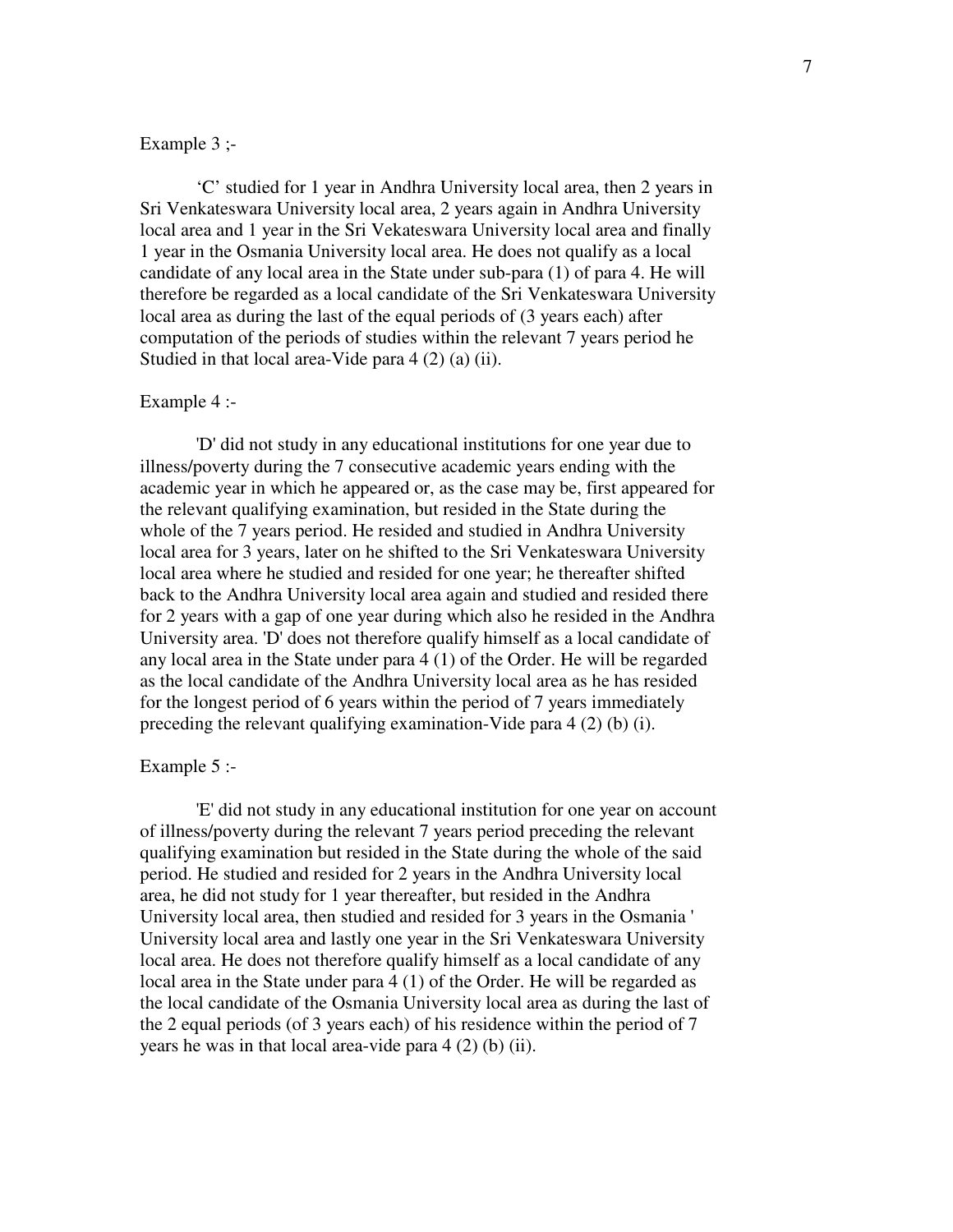## Example 6 :-

 'F' had a gap in his study on account of poverty/illness for a period of one year during the 7 consecutive academic years ending with the academic year in which he appeared or first appeared for the relevant qualifying examination but has resided in the State during the whole of the 7 years period. He studied and resided for one year in the Andhra University local area, did not study the next one year due to poverty or illness but resided during the period in Andhra University local area, then studied and resided in the Sri Venkateswara University local area, for 2 years, came back to the Andhra University local area and studied and resided therefore 1 year, later again studied and resided in the Sri Venkateswara University local area for 1 year and during the last year he studied and resided in Osmania University local area. He does not qualify as a local candidate of any local area in the State under para 4 (1). He should be regarded as a local candidate of the Sri Venkateswara University local area as during the last of the equal periods (of 3 years) after computation within the 7 years period he was within that area-vide para  $4(2)$  (b) (ii).

### ANNEXURE-II

|--|--|

It is hereby certified-

| qualifying examination for admission to the course mentioned |
|--------------------------------------------------------------|
|                                                              |

- (b) that he/she has not studied in any educational institution during the whole/a part of the \*4/7 consecutive academic years ending With the academic year in which he/ she first appeared for the aforesaid examination.
- (c) that in the \*4/7 years immediately proceeding the commencement of the aforesaid examination, he/she has resided in the following place/places falling within the local area in respect of the ………………………………………………….. University, namely: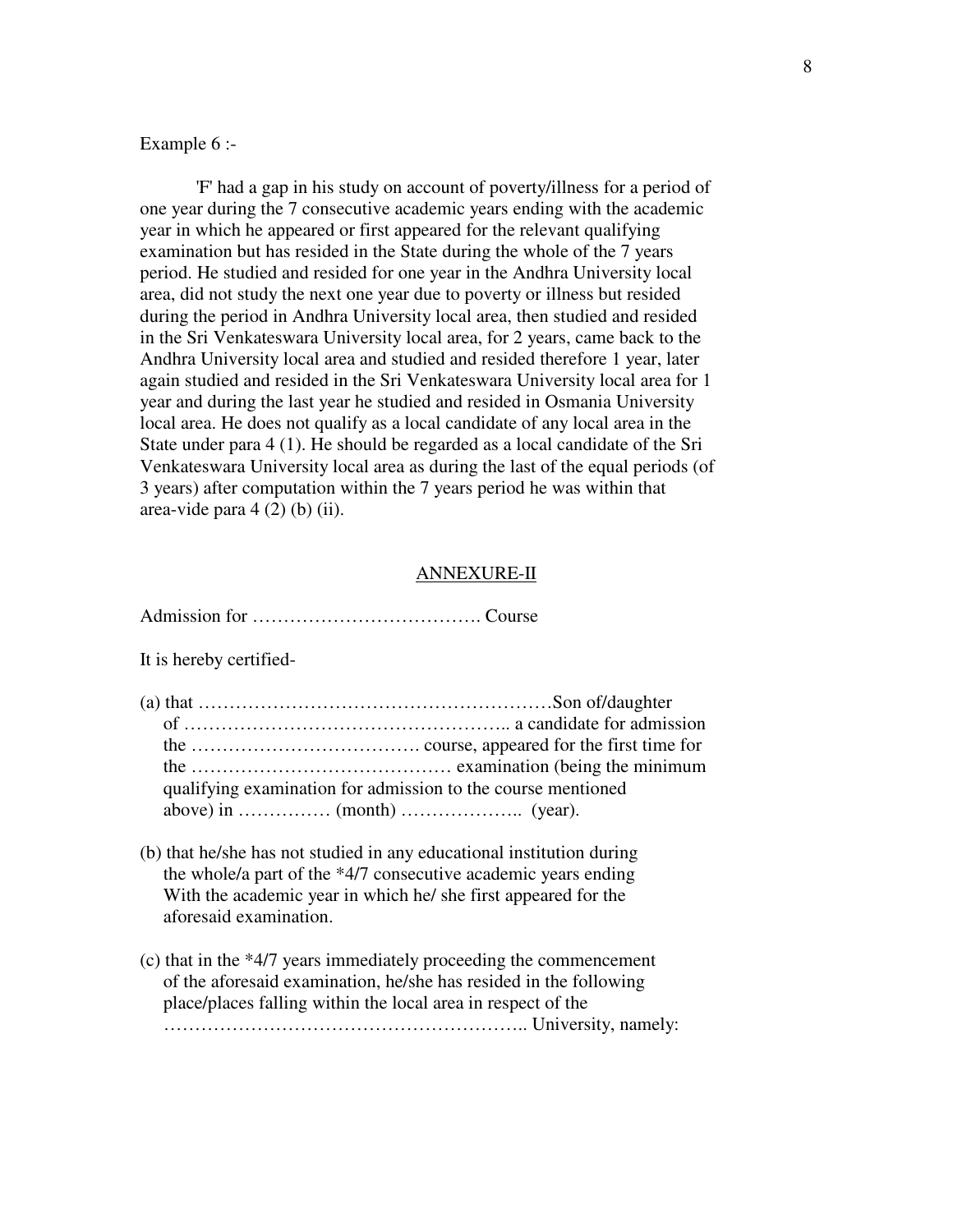| Sl. No | Village | Taluk | District | Period |
|--------|---------|-------|----------|--------|
| 1.     |         |       |          |        |
| 2.     |         |       |          |        |
| 3.     |         |       |          |        |
| 4.     |         |       |          |        |
| 5.     |         |       |          |        |
| 6.     |         |       |          |        |
| 7.     |         |       |          |        |

2. The above candidate is, therefore, a local candidate in relation to the local area specified in paragraph \*\*3 (1)/3 (2)/3 (3) of the Andhra Pradesh Educational Institutions (Regulation of Admissions) Order, 1974.

Office Seal Officer of Revenue Department not below the rank of Tahsildar

\*N.B. :- Candidates claiming local candidature with reference to para 4 (I) (b) of the Order need furnish particulars of residence for 4 years but those claiming candidature under para 4 (2) (b) should furnish for 7 years.

\*\*Score off the ones not applicable.

+ Andhra (Nagarjuna/Osmania (Kakatiya/Sri Venkateswara

## ANNEXURE-III

Procedure for implementation of the reservation in favour of local candidates provided under the Andhra Pradesh Educational Institutions (Regulation of Admissions) Order, 1974 in respect of Non-State-wide Universities and other non-State-wide Educational Institutions (which are subject to the control of the State Government)

1. The number of "available seats" in the course of study shall first be computed by deducting from the total number of seats provided in that course, the number of seats reserved for candidates from outside the State.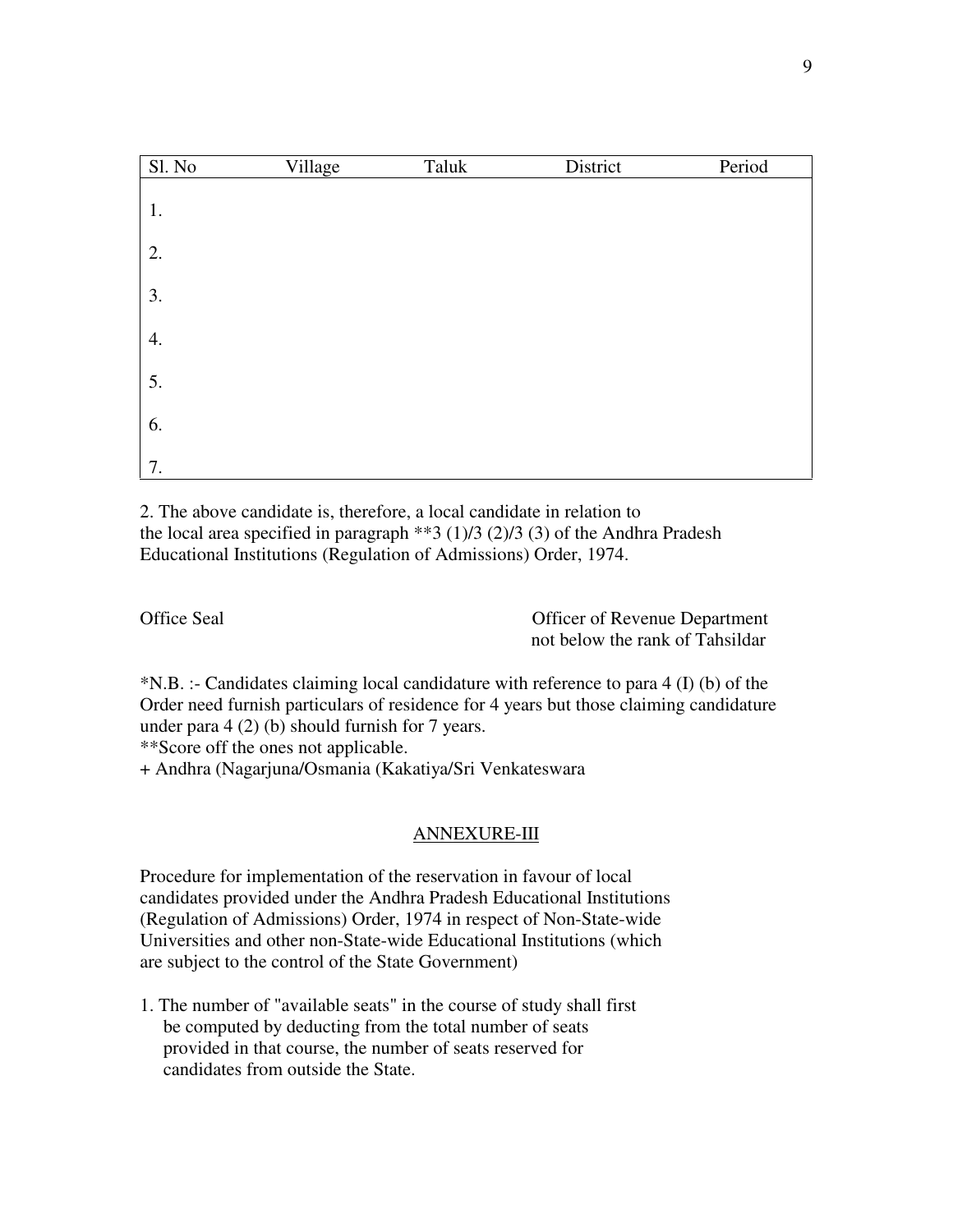- 2. The number of seats reserved in favour of local candidates in relation to the local area in respect of the University or other educational institution concerned shall then be determined; this number shall be 85% of the available seats, any fraction of a seat being counted as one provided that there shall be at least one unreserved seat.
- 3. From amongst all eligible applicants, whether such applicants are local candidates or not, a provisional list of admission to file all the available seats shall be drawn up. This provisional list shall be prepared on the basis of the relative merits of all eligible applicants and the reservations in favour of Scheduled Castes, Scheduled Tribes, Backward Classes, Women etc., as provided under the relevant rules of admission. The candidates included in the provisional admission list shall be arrange in order of merit or where the rules of admission provide for their arrangement if any other order, in the order so provided.
- 4. The provisional admission list shall be scrutinised to ascertain the number of local candidates finding a place in that list. If the number of local candidates finding a place in the provisional admission list equals or exceeds the number of seats reserved in favour of local candidates, such provisional admission list shall be deemed to be the final admission list.
- 5. If, however, on the scrutiny referred to in para 4, it is found that the number of local candidates finding a place in the said provisional admission list falls short of the number of seats reserved in favour of local candidates, the local candidates not included in the provisional admission list shall be arranged in order of merit in a separate list referred to as a Reminder List. Thereafter, the candidates other than local candidates (referred to as 'non-local' candidates) finding a place in the provisional admission list shall be successively eliminated in reverse order from the bottom of such list and replaced by local candidates selected in order of merit from the Remainder List, so, however, that the provisions in the rules of admission for reservation in favour of Scheduled Castes, Scheduled Tribes, Backward Classes, women, etc., are observed to the extent that they are not inconsistent with the provisions of the Andhra Pradesh Educational Institutions (Regulation of Admissions) Order, 1974. This process of successive elimination of non-local candidates and their replacement by local candidates shall be continued Until the number of local candidates in the provisional admission list equals the number of seats reserved for such candidates. At that stage, the provisional admission list as so modified shall be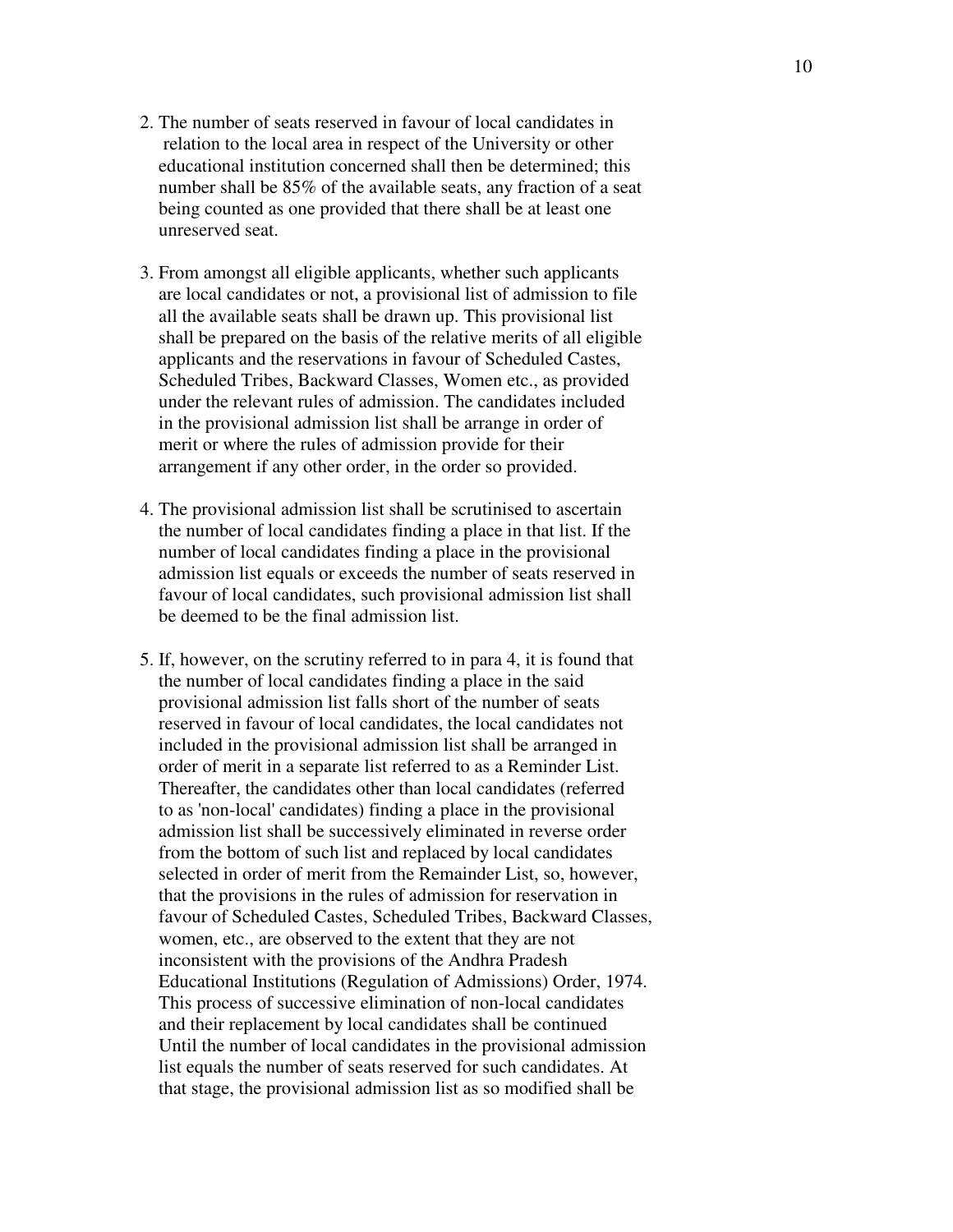deemed to be the final admission list.

### ILLUSTRATIONS

Illustration 'A':-

.

 The number of available seats in a course of study is 101, then the number of seats reserved in favour of local candidates will be 85% of 101 with the fraction being counted as one. Thus, the number of seats reserved in favour of local candidates will be 86. If in the provisional admission list the number of local candidates equals or exceeds 86 such provisional admission list shall be deemed to be the final admission list.

### Illustration 'B' :-

 If, in the case referred to under Illustration 'A' the number of local candidates in the provisional admission list is 84, the 2 non-local candidates at the bottom of the provisional admission list shall be eliminated and replaced by 2 local candidates from the Remainder list. The provisional list so modified shall be deemed to be the final admission list.

## Illustration 'C':-

 If in the case referred to under Illustration 'B' above one of the nonlocal candidates at the bottom of the provisional admission list who is proposed to be eliminated is a Scheduled Caste candidate whose replacement by Non-Scheduled Caste candidate will violate the rule of reservation in Favour of Scheduled Castes, such non-local Scheduled Caste candidates shall be replaced by the first available local Scheduled Caste candidates in the Remainder list. .

#### Illustration 'D':-

 If in the case referred to under Illustration 'C', above, it is found that there is no local Scheduled Caste candidate available in the remainder list to replace the non-local Scheduled Caste candidate, then the non-local Scheduled Caste candidate in the provisional admission list shall be allowed to remain in such list and the non-local non-Scheduled Caste candidate immediately Above him in such list shall be eliminated and replaced by a local candidate from the remainder list.

### ANNEXURE-IV

Procedure for implementation of the reservation in favour of local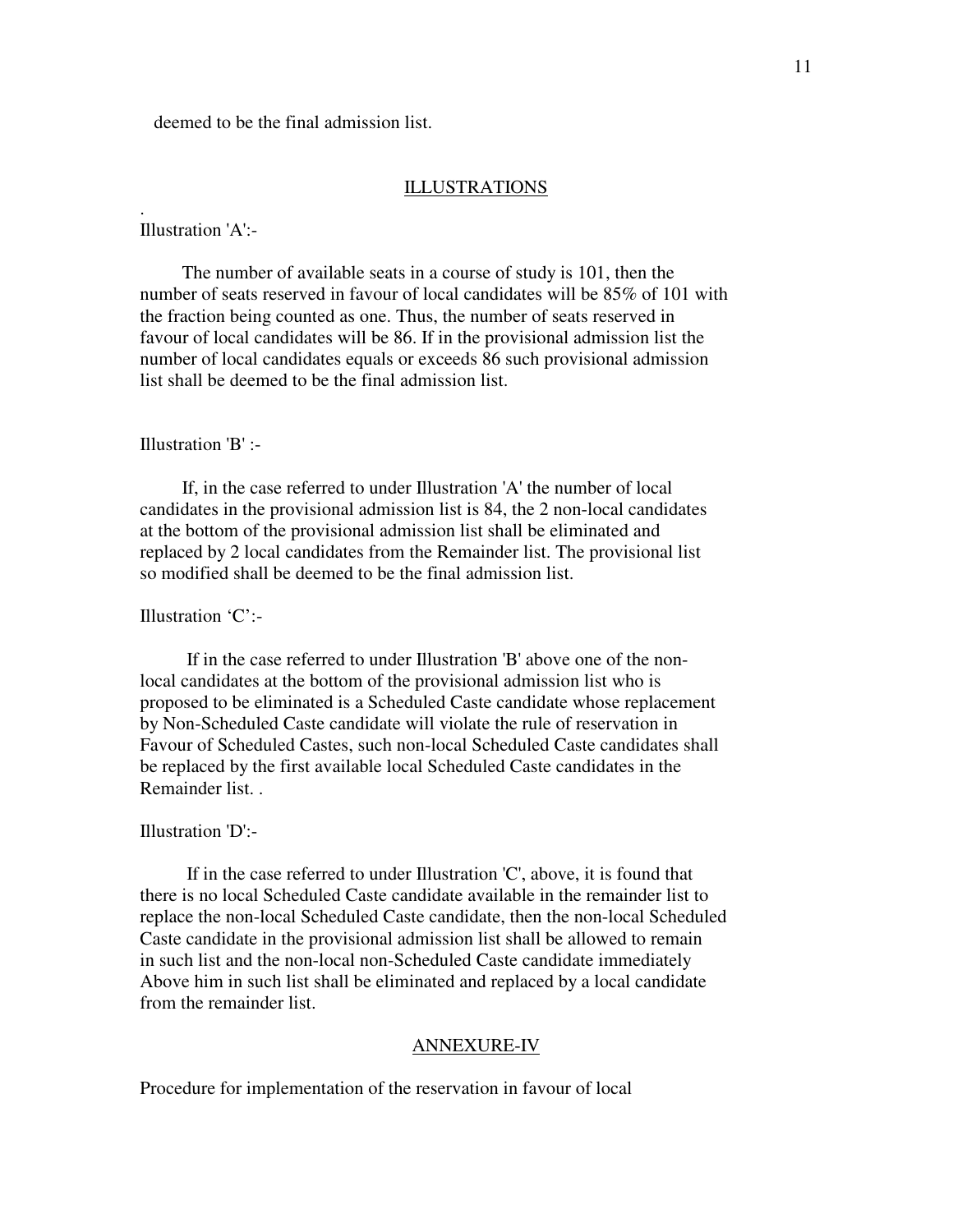candidates provided under the Andhra Pradesh Educational Institutions (Regulation of Admissions) Order, 1974 in respect of State-wide Universities and State-wide Educational Institutions (which are subject to the control of the State Government)

- 1. The number of available seats in the course of study shall first be computed by deducting from the total number of seats provided in that course the number of seats reserved for candidates from outside the State.
- 2. If the number of available seats does not exceed 3 the provisions relating to reservation in favour of local candidates shall not apply to such course. Where, however, the number of available seats exceeds 3 further action should be taken in the manner set out in the following paragraph.
- 3. The number of seats reserved in the aggregate in favour of local candidates in relation to all the three University local areas, namely the Andhra University area, the Osmania University area and Sri Venkateswara University area shall be determined; this number shall be 85% of the available seats, any fraction of a seat being counted as one, provided that there shall be atleast one unreserved seat.
- 4. The number of seats reserved in the aggregate in favour of local candidates of all the three University areas having been determined as provided under paragraph 3, the number of such reserved seats allocated in favour of the candidates of each of the three University areas shall then be determined. For this purpose the number of reserved seats shall be allocated amongst the local candidates of the Andhra University, Osmania University and Sri Venkateswara University local areas in the ratio of 42 : 36 : 22 respectively. While allocating the reserved seats, fractions of a seat shall be adjusted by counting the greatest fraction as one and if necessary also the greater of remaining fractions as another, and where the fraction to be so counted cannot be selected by reason of fractions being equal, the selection shall be by lot. There shall however be atleast one seat allocated for the local candidates in respect of each local area.
- 5. From amongst all the eligible applicants whether such applicants are local candidates in relation to any of the three University local areas or not, a provisional list of admissions to fill all the available seats shall be drawn up. This list shall be prepared on the basis of the relative merits of all the eligible applicants and the reservations in favour of Scheduled Castes, Scheduled Tribes,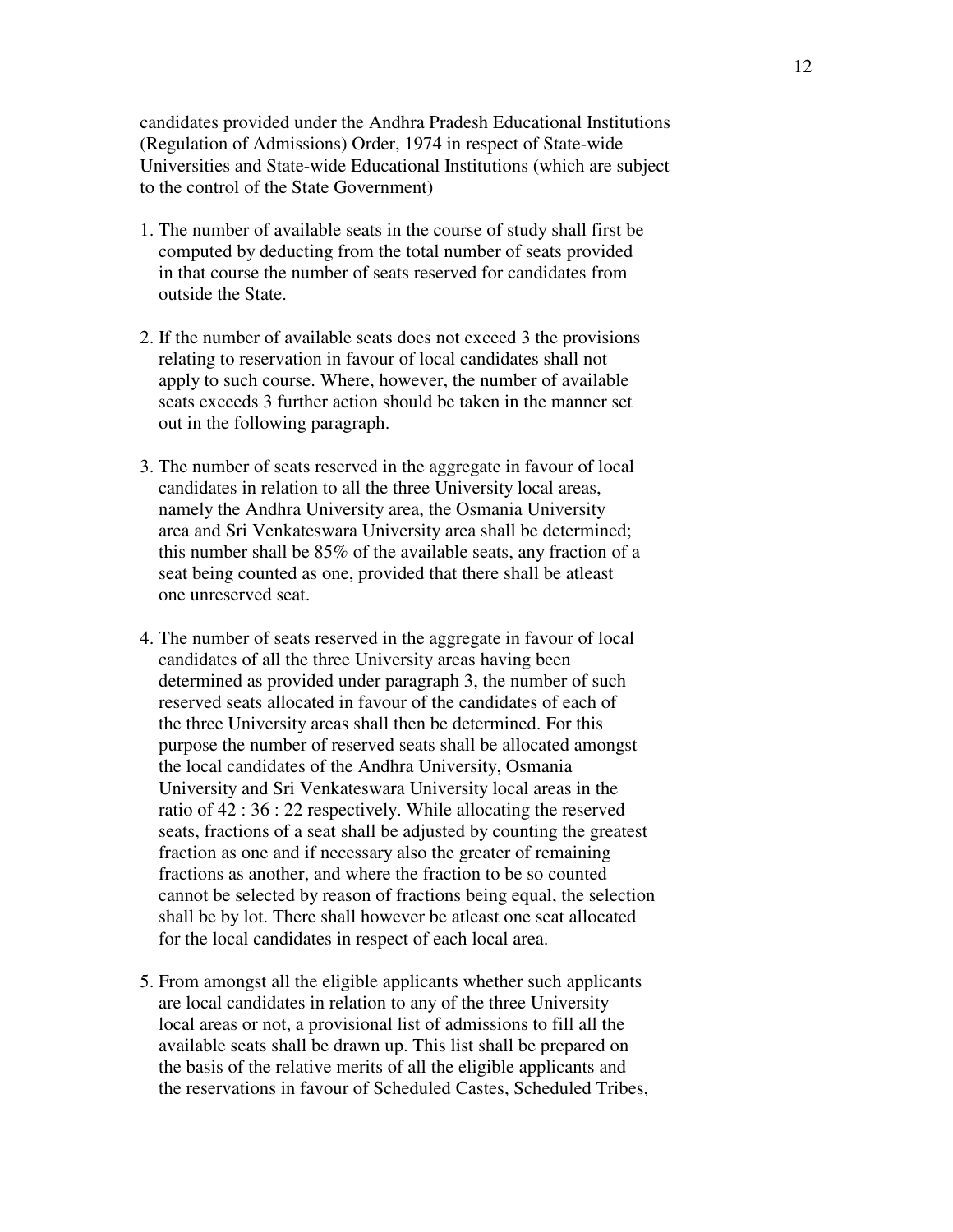Backward Classes, Women etc., as provided in the relevant rules of admission. The candidates included in the provisional admission list shall be arranged in order of merit or where the rules of admission provide for their arrangement in any other order, in the order so provided.

- 6. The provisional admission list shall be scrutinised to ascertain the number of local candidates in relation to each University local area that find a place in that list. If the number of local candidates in relation to each University area that find a place in the provisional admission list equals or exceeds the number of seats reserved and allocated in favour of the local candidates of each such area then such provisional admission list shall be deemed to be the final admission list.
- 7. If, however, on the scrutiny referred to in para 6 above it is found that the number of local candidates in relation to anyone or more University areas falls short of the number of seats reserved in favour of the local candidates of such University area or areas (referred to as "deficit University area or areas") the local candidates in relation to the deficit University area or areas, not included in the provisional admission list, shall be arranged in order of merit in a separate list referred to as the remainder list. Thereafter candidates finding a place in the provisional admission list and belonging to either of the following two categories, viz. :
	- (a) Non-local candidates (i.e., those who are not local candidates in respect of any of the three University areas; and
	- (b) Local candidates of any University area who are in excess of the number of seats reserved and allocated in favour of the local candidates of such University area shall be successively eliminated in reverse order from the bottom of the provisional admission list and shall be replaced by local candidates in relation lo the deficit University area or areas selected in order of merit from the Remainder list; so however, that the provisions relating to reservations in favour of Scheduled Castes, Scheduled Tribes, Backward classes, Women etc., are observed to the extent that these are not inconsistent with the Andhra Pradesh Educational Institution (Regulation of Admissions) Order, 1974.

Whereas a result of the elimination of candidates falling under category (b) above the number of local candidates in relation to any University area remaining in the provisional admission list has been reduced so as to equal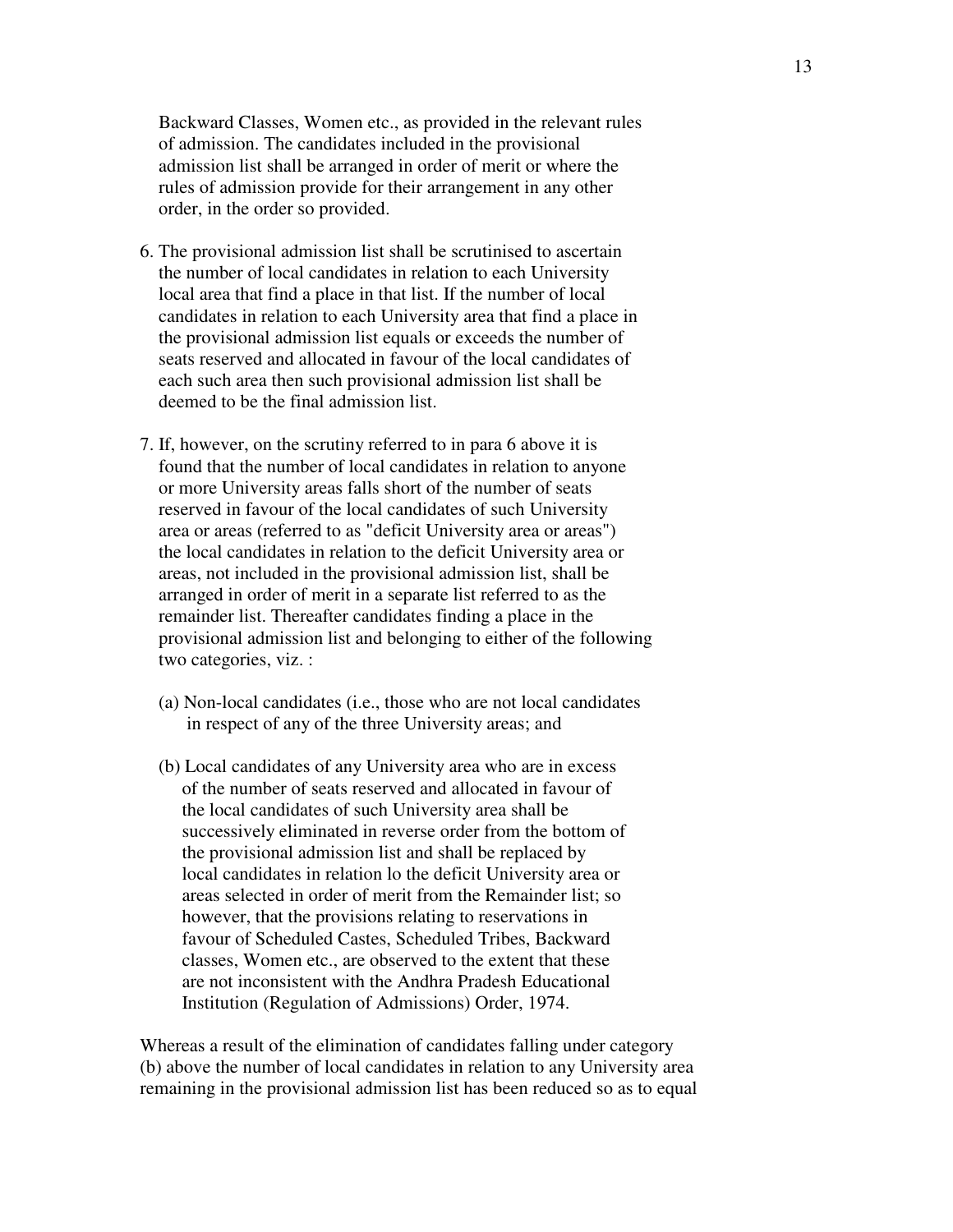the number of seats reserved and allocated in favour of the local candidates of that University area, there shall be no further elimination of candidates in respect of that University area. Likewise where as a result of the replacement by candidates from the Remainder list the number of local candidates in relation to any University area included in the Provisional admission list has gone up so as to equal the number of seats reserved and allocated in favour of the local candidates in relation to that University area, there shall be no further replacement by local candidates in relation to that University area from the Remainder list. This process of successive elimination and replacement shall continue until the number of local candidates in respect of each deficit University area or areas, as the case may be, in the provisional admission list equals the number of seats reserved and allocated in favour of the local candidates in respect of such University area or areas; at that stage, the provisional admission list as so modified shall be deemed to be the final admission list.

#### ILLUSTRATION

Illustration 'A' :- The number of available seats in a course of study is 101. The number of seats reserved in the aggregate in favour of local candidates in relation to all the three University local areas viz., Andhra University, Osmania University and Sri Venkateswara University will be 85% of 101, the fraction being counted as one. Thus the total number of reserved seats will be 86. These 86 seats will have to be allocated amongst the local candidates in relation to the three University areas in the ratio of 42 : 36 : 22. This will result in an allocation of 36 12  $-30 \longrightarrow 18$ 100 96 100 92 100

Treating the fractions in the manner set out in paragraph 4 above, the number of seats reserved and allocated in favour of Andhra, Osmania and Sri Venkateswara University areas will be 36, 31 and 19 respectively. If in the provisional list of admissions the number of local candidates in relation to the three University areas is 38, 34 and 22, (the remaining 7 being non-local candidates) the provisional list shall be deemed to be the final admission list.

Illustration 'B' :-If, in the case referred to under Illustration' A', above, the number of local candidates in relation to the Andhra, Osmania and Sri Venkateswara University areas, are 38, 29 and 18 respectively I (the remaining 16, being non-local candidates) the Osmania and Sri Venkateswara University local areas will have to be treated as deficit University areas, the deficit being 2 seats in respect of the Osmania University area and one seat in respect of Sri Venkateswara University area. The number of local candidates in relation to the Andhra University area has exceeded the total number of seats reserved and allocated in favour of that University area by two. Therefore, three candidates from amongst those who are non-local candidates or local